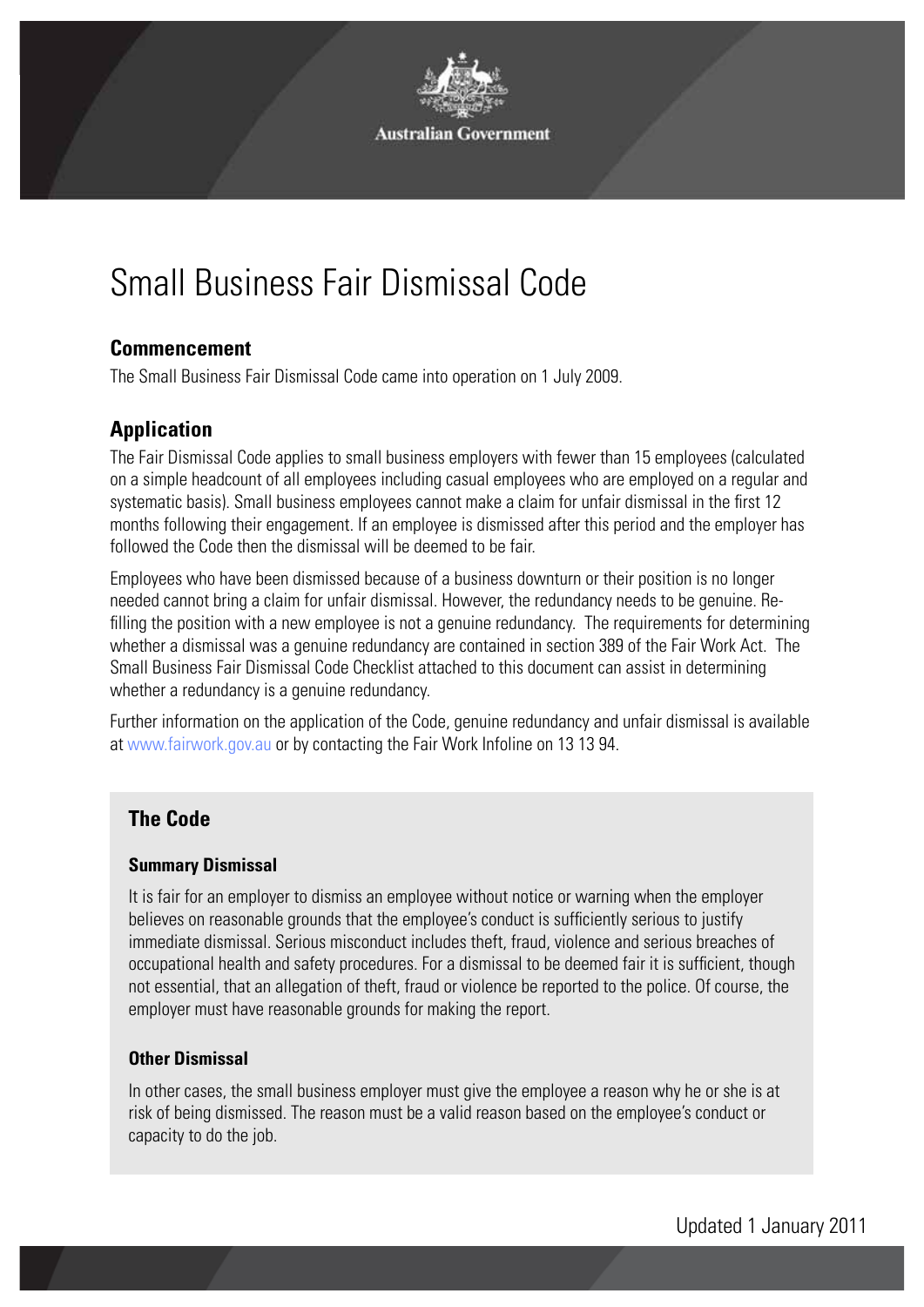The employee must be warned verbally or preferably in writing, that he or she risks being dismissed if there is no improvement.

The small business employer must provide the employee with an opportunity to respond to the warning and give the employee a reasonable chance to rectify the problem, having regard to the employee's response. Rectifying the problem might involve the employer providing additional training and ensuring the employee knows the employer's job expectations.

#### **Procedural Matters**

In discussions with an employee in circumstances where dismissal is possible, the employee can have another person present to assist. However, the other person cannot be a lawyer acting in a professional capacity.

A small business employer will be required to provide evidence of compliance with the Code if the employee makes a claim for unfair dismissal to Fair Work Australia, including evidence that a warning has been given (except in cases of summary dismissal). Evidence may include a completed checklist, copies of written warning(s), a statement of termination or signed witness statements.

## Small Business Fair Dismissal Code Checklist

**The Checklist is a tool to help small business employers comply with the Small Business Fair Dismissal Code. Completing the Checklist does not mean that the Code has been complied with, nor is it a requirement of the Code that the Checklist be completed. However, completing the Checklist will help small business employers assess and record their reasons for dismissing an employee. It is in the interests of the employer to complete this checklist at the time of dismissal and to keep it in case of a future unfair dismissal claim.**

**Employers should read the Code before completing the Checklist, ensuring they understand their procedural obligations under the Code. Meeting these obligations is an important factor in complying with the Code.** 

- 1. How many employees are employed in the business? (Include the dismissed employee and any other employee dismissed at the same time).
	- $\Box$  Under 15 employees
	- $\Box$  15 employees or more

[If under 15 employees, the Fair Dismissal Code applies.]

- 2. Has the employee been employed in this business as a full time, part-time or regular casual employee for 12 months or more?
	- Yes
	- $\Box$  No

[If No, the employee cannot make an unfair dismissal claim.]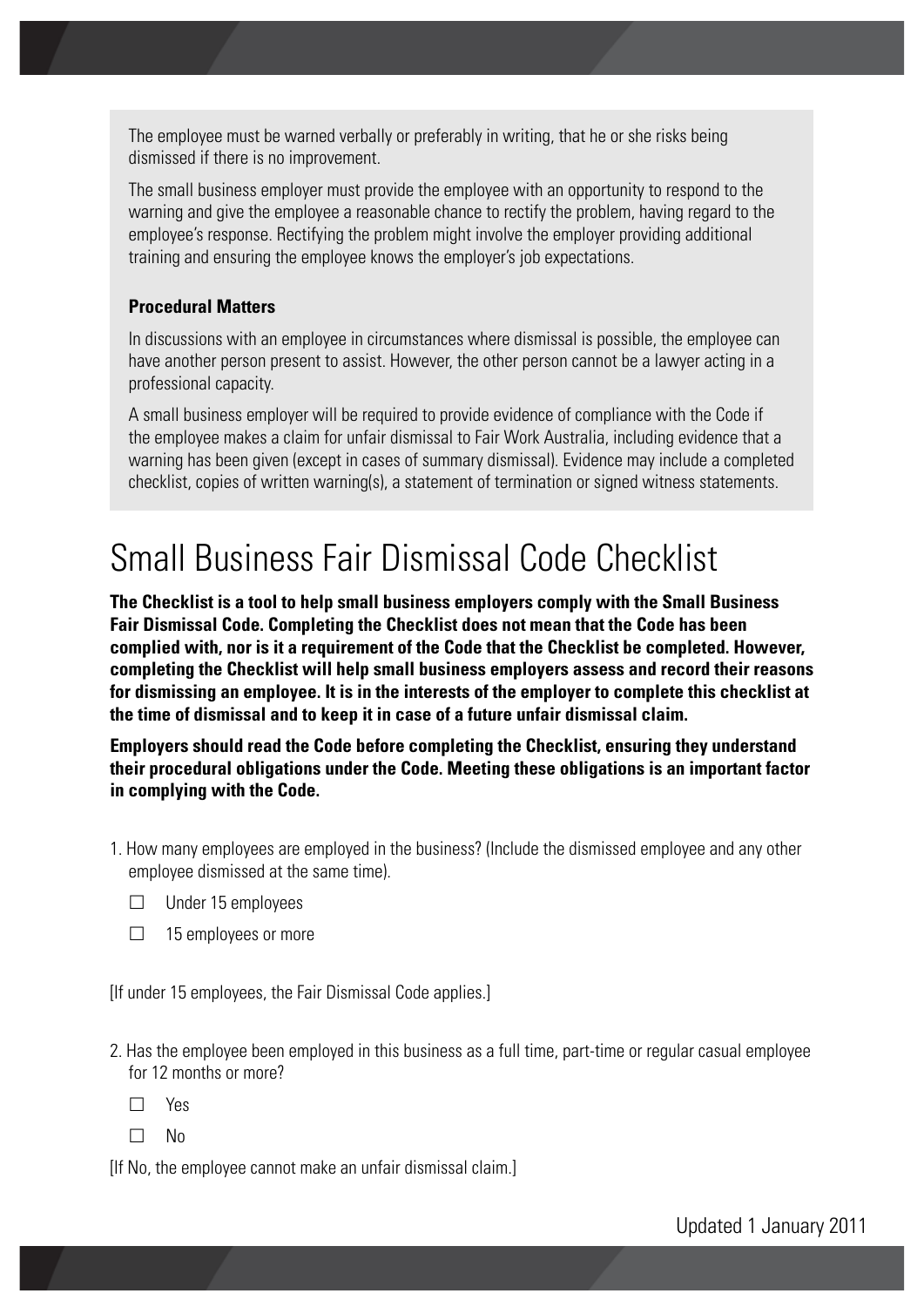- 3. Did you dismiss the employee because you didn't require the person's job to be done by anyone because of changes in the operational requirements of the business?
	- □ Yes
	- $\square$  No

| If Yes                                                                                                                                                                                 | <b>YES</b>   | N0             |
|----------------------------------------------------------------------------------------------------------------------------------------------------------------------------------------|--------------|----------------|
| a. Did you comply with any requirements to consult about the redundancy in<br>the modern award, enterprise agreement or other industrial instrument<br>that applied to the employment? |              |                |
| b. Did you consider if the employee could have been redeployed in your<br>business or the business of an associated entity?                                                            |              |                |
| 4. Do any of the following statements apply?                                                                                                                                           |              |                |
| I dismissed the employee because I believed on reasonable grounds that:                                                                                                                | <b>YES</b>   | N <sub>0</sub> |
| The employee was stealing money or goods from the business.<br>a.                                                                                                                      | П            | П              |
| The employee defrauded the business.<br>b.                                                                                                                                             | $\mathsf{L}$ |                |
| c. The employee threatened me or other employees, or clients, with violence,<br>or actually carried out violence in the workplace.                                                     |              |                |
| d. The employee committed a serious breach of occupational health and<br>safety procedures.                                                                                            | $\Box$       |                |
| 5. Did you dismiss the employee for some other form of serious misconduct?<br>Yes<br>N <sub>0</sub>                                                                                    |              |                |
| If Yes, what was the reason?                                                                                                                                                           |              |                |

**If you answered Yes to any question in parts 3, 4 or 5, you are not required to answer the following questions.**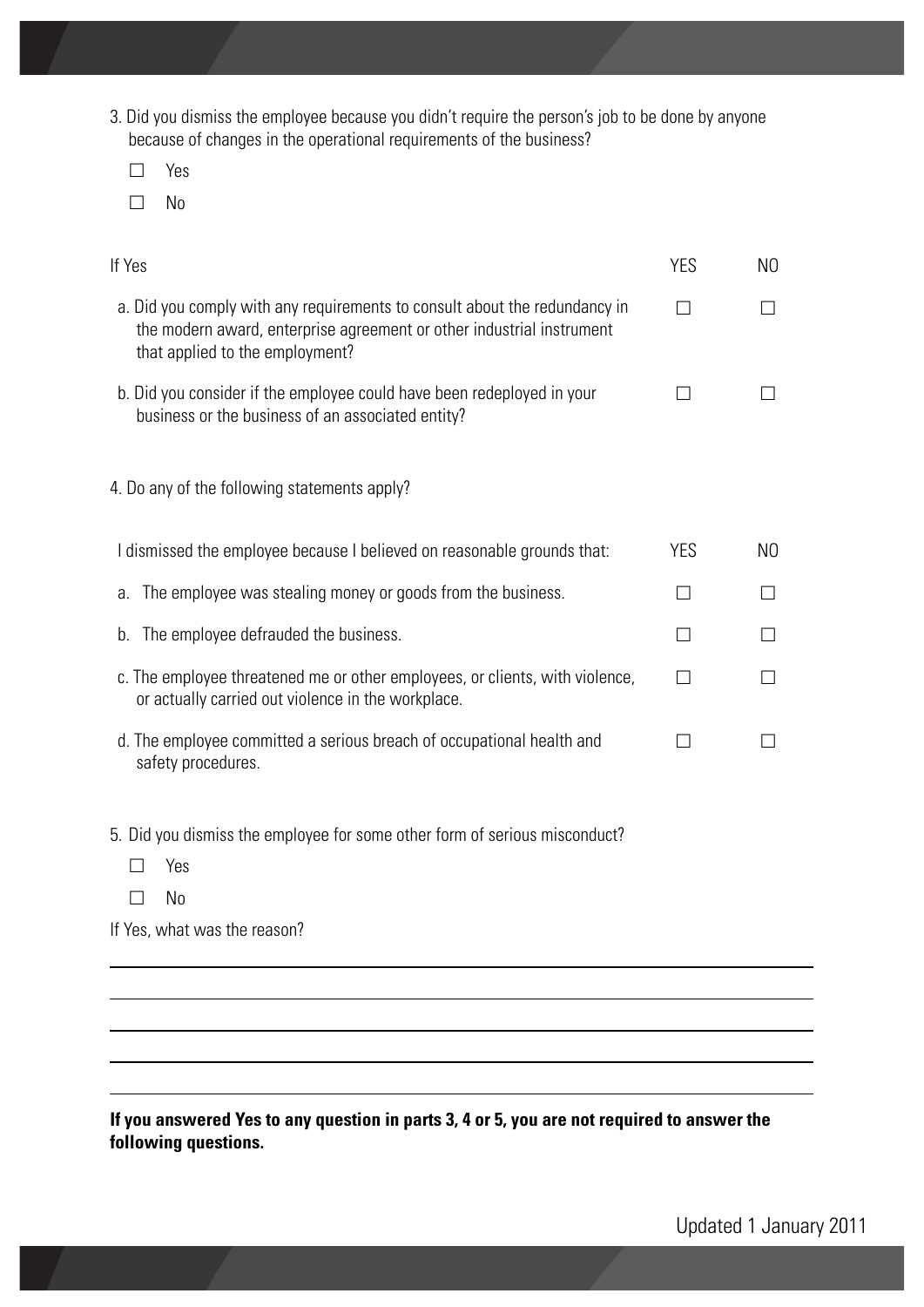- 6. In any discussion with the employee where dismissal was possible, did the employee request to have a support person present, who was not a lawyer acting in a professional capacity?
	- □ Yes
	- $\square$  No
- 7. If Yes, did you agree to that request?
	- Yes
	- $\square$  No
- 8. Did you dismiss the employee because of the employee's unsatisfactory conduct, performance or capacity to do the job?
	- □ Yes
	- $\square$  No

| If Yes                                                                                                                                                                                                              | <b>YES</b> | NO. |
|---------------------------------------------------------------------------------------------------------------------------------------------------------------------------------------------------------------------|------------|-----|
| a. Did you clearly warn the employee (either verbally or in writing) that the<br>employee was not doing the job properly and would have to improve his<br>or her conduct or performance, or otherwise be dismissed? |            |     |
| b. Did you provide the employee with a reasonable amount of time to<br>improve his or her performance or conduct?<br>If yes, how much time was given?                                                               |            |     |
| c. Did you offer to provide the employee with any training or opportunity to<br>develop his or her skills?                                                                                                          |            |     |
| d. Did the employee subsequently improve his or her performance or<br>conduct?                                                                                                                                      |            |     |
| e. Before you dismissed the employee, did you tell the employee the reason<br>for the dismissal and give him or her an opportunity to respond?                                                                      |            |     |
| f. Did you keep any records of warning(s) made to the employee or of<br>discussions on how his or her conduct or performance could be improved?<br>Please attach any supporting documentation.                      |            |     |